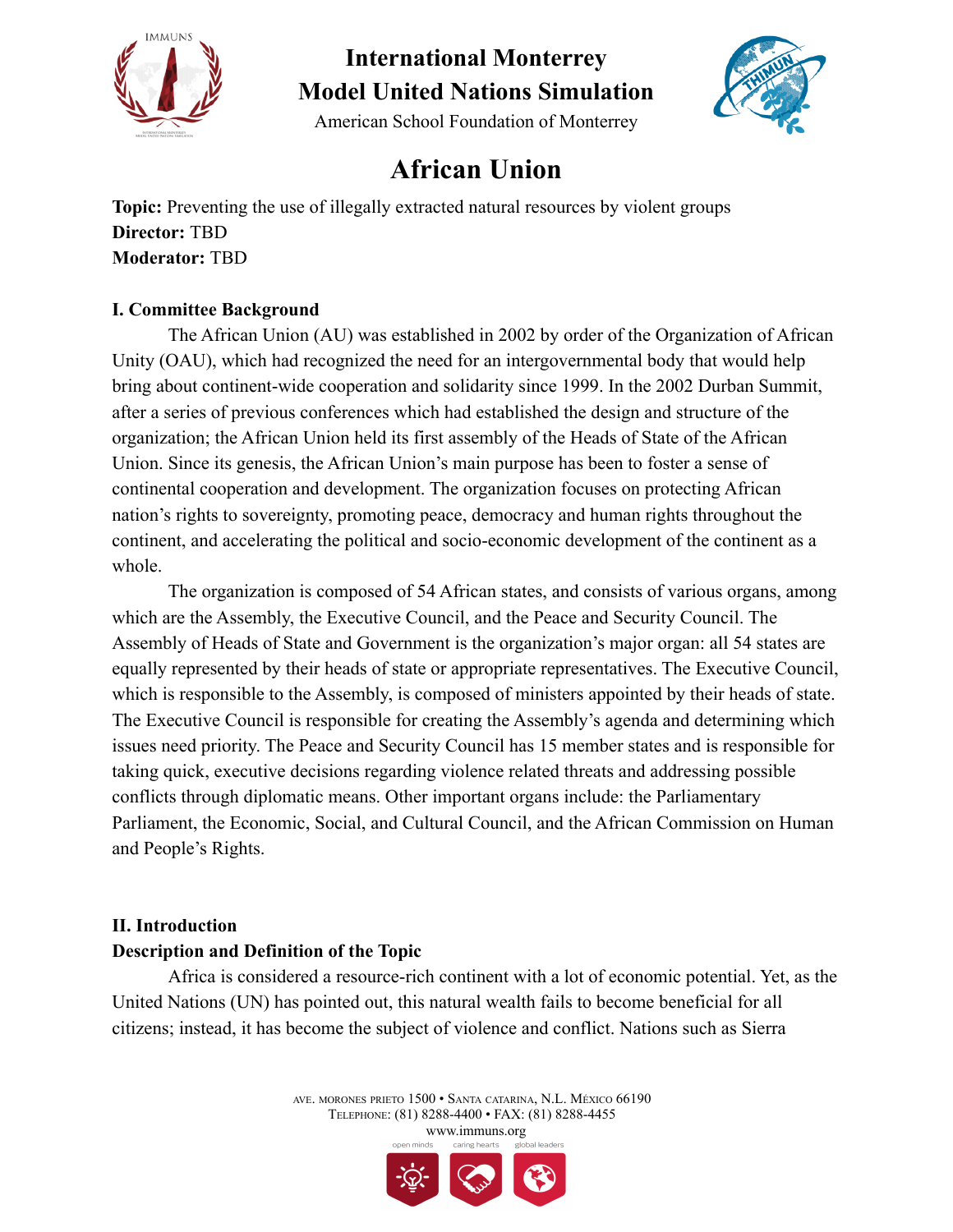

American School Foundation of Monterrey



Leone, Liberia, South Africa, Kenya, the Democratic Republic of Congo (DRC) and Nigeria have experienced resource-fuelled conflict –internal armed struggles which are initiated or prolonged by the illicit exploitation of natural resources. In many cases, rebel militias within countries rely on illicit exploitation to finance their operations against governmental forces, oftentimes involving civilian populations in exploitative operations. In addition to political instability and violence, this causes a severe humanitarian crisis. Civilians are coerced into working in exploitation operation sites, under terrible and dangerous conditions. Children are common victims of these operations.

The problem, however, becomes much larger when the economy and social development of a nation is brought into consideration. The illicit exploitation of natural resources on behalf of terrorist groups and militias renders countries unable to use those resources for their own economic growth and development. Moreover, this problem also blocks the wealth from being distributed among the nations' people. Thus, the issue of resource extraction is multi-faceted, having political, humanitarian, and economic components (Downey et al., 2010; Giambrone, 2009; *Natural Resource Wealth ... Council* 2013).

#### **The Problem**

Blood resources have proven to be a very challenging issue for multiple nations in the African continent. The reason for this is that the problem is deeply rooted in various socio-political factors, and is cyclic in nature. Africa is an incredibly resource-rich continent, something that has proven to be both a blessing and a curse for the region. While the nations in the continent have the potential of becoming prominent forces in the international resource market, the lack of political stability that plagues most of its nations hinders it severely; coveted minerals thus become a curse as they fall prey to the hands of militias and guerrillas. Resources such as gold, diamonds, and oil have been the causes of incredible amounts of violence and humanitarian crisis, seeing as militia movements often turn to their exploitation in order to fuel illicit operations. There is an important economic effect, seeing as these resources, which could be used to bring money into the country, are instead used to fuel political struggles and expand rebel or militia territorial control.

Yet, one of the most troubling and urgent effects of this issue is the humanitarian crisis that ensues. Oftentimes, civilians are caught up in the exploitational operations of militias, forced to work in terrible conditions without access to proper healthcare or basic necessities. Children are especially vulnerable to the brutalities of coerced labor, seeing as they are an easy, cheap, and often times very complacent labor force; young girls often end up as prostitutes for the guerrillas.

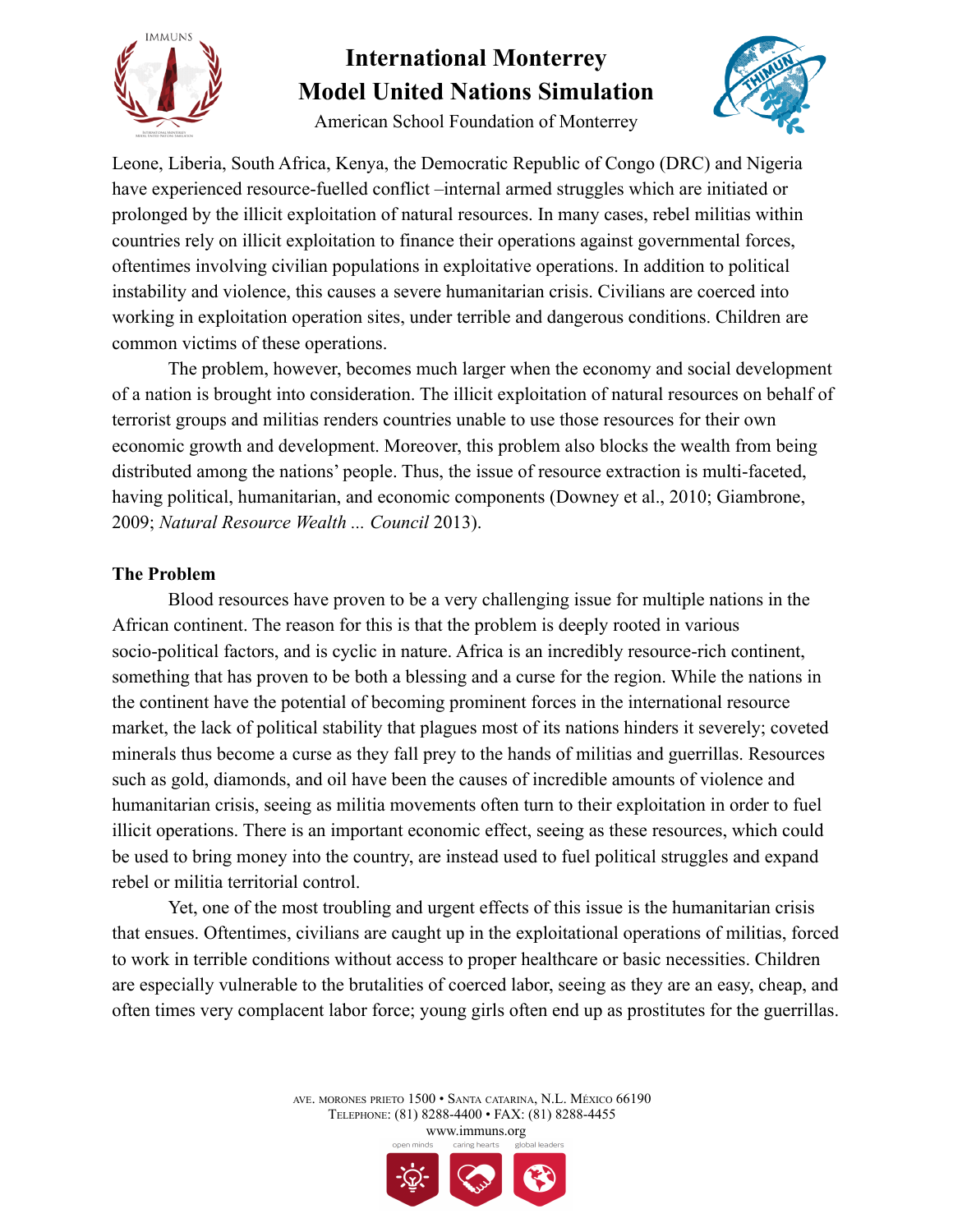

American School Foundation of Monterrey



The inhumane conditions of many of these operations fuel the ambient of instability and political marginalization, which in turn makes it even harder for national governments to intervene.

One of the most important aspects of this issue is its cyclical nature. The problem is birthed from political instability and a government's inability to fully protect all its citizens, something that can be partly attributed to the marginalization and poverty endemic to many developing nations. The issue is catalyzed by rebel or militia movements reacting to political instability. These groups then take control of resources and use the money obtained from them to expand their influence and control, instigating even more political instability in regions that had not experienced strong governance to begin with. Basically, the more income militias obtain from illegally exploiting resources, the easier it becomes for them to continue to do so (Downey et al., 2010). The committee must keep the multifaceted nature of this issue in mind. Its solution should incorporate the problem's social, economic, and political effects.

### **III. History of the Topic Chronological History of the Topic**

The deviation of the fortune of African natural resources has fueled conflict and corruption in various African nations for the past few decades. In the last 30 years, the fight for resources has instigated wars in nations such as Liberia, Sierra Leone, and the DRC. Between 1992 and 2001 the amount of armed conflicts outside African territory decreased a staggering 50%, while Africa's conflict rate remained constant. This issue is mainly caused by the immense economic rewards that the exploitation and distribution of abundant natural resources has on militia groups. The issue also arose after market demands for precious elements such as Tantalum (Ta) and Niobium (Nb) grew exponentially. Their prices predictably skyrocketed after they were used for the production of video cameras, laptops, and other electronic devices that required capacitors. The demand for Tantalum rose in the 1990s but had an extremely notable surge of 38% after the start of the millenia. The DRC, one of Africa's richest nations in terms of minerals and natural resources, has seen a vast increase in the amount of violence resulting from illicitly extracted resources over the last century.

In the year 2000, a Panel of Experts was established to analyze and investigate any illegal activity regarding the extraction of resources in the DRC. This Panel encouraged the DRC to govern and better control their natural resources. After its establishment, the MONUSCO/ MONUC, a branch of the United Nations Joint Human Rights Office (UNJHRO), was created in 2008 in the DRC with the purpose of tackling the issue using military force. However, this military use was limited to dealing with unlawful trade activity and armed conflicts only.

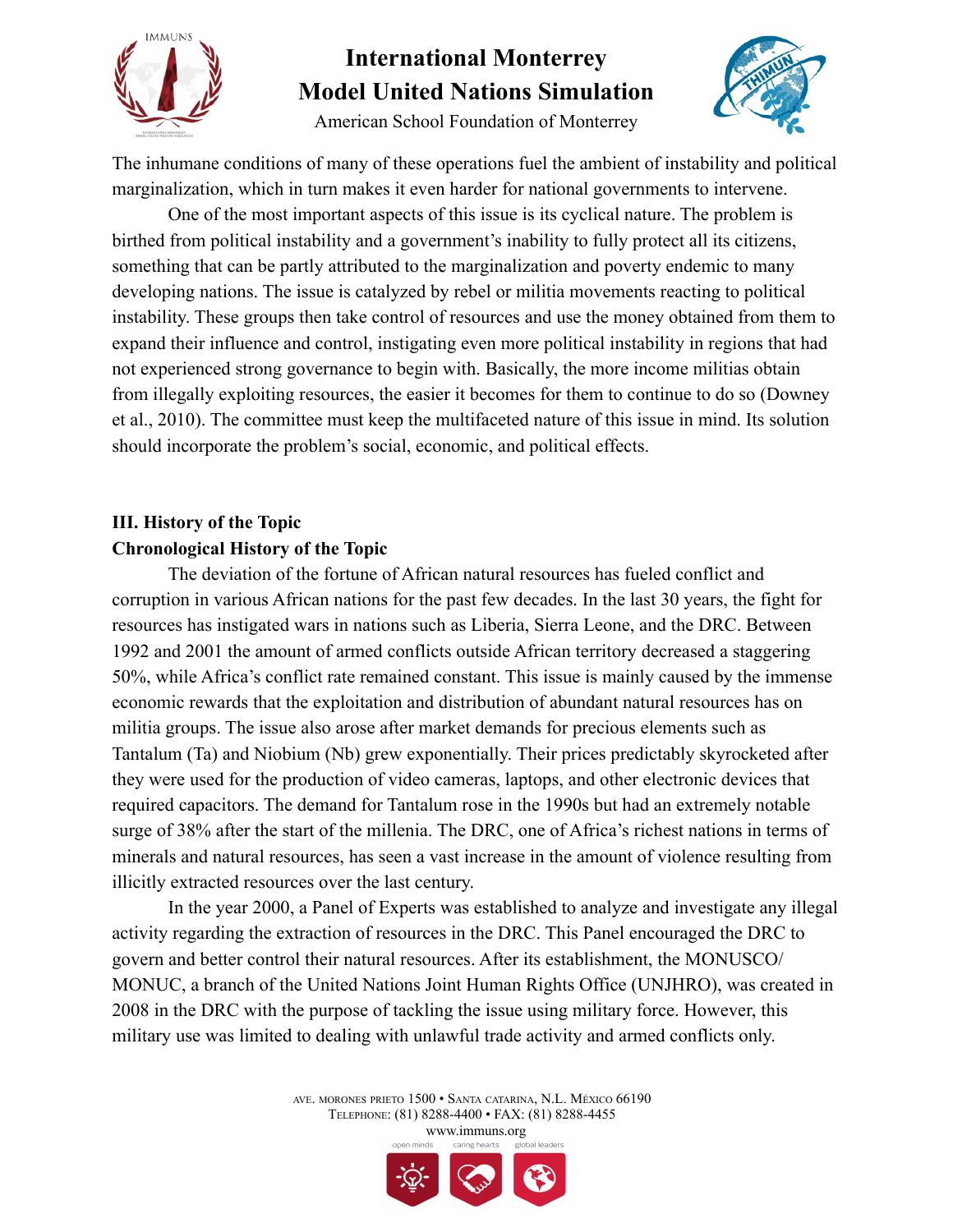

American School Foundation of Monterrey

Similarly, from 1989 to 1997, the Liberian Civil War unfolded into a catastrophic event that left millions dead. Rebel groups in the nation were fueled economically through the illegal extraction of precious minerals and other resources such as diamonds and timber (*Natural Resource Wealth ... Council* 2013). The result was the ongoing conflict that ended the lives of millions of innocent people in the country, and millions more displaced within the country or fleeing it.

In 2007, the Security Council met to emphasize the help of peacekeepers with the goal of preventing the illegal exploitation of natural resources, an action that in most countries proved to be effective. Peacekeepers were sent only in extreme cases where the nation was in need of help and at the peak of the problem.

### **Historical Case Studies**

### Nigeria-Cameroon Conflict

A conflict emerged between Nigeria and Cameroon after they both fought to gain possession of the Bakassi Peninsula, an oil-rich peninsula located in the Gulf of Guinea. From military aggressions to tribal squabbles, the struggle for this peninsula was non-stop, causing lots of damage in each of the countries. Countless lives were lost, places destroyed, and human rights violated. After incessant fighting for a couple of months, the Cameroonian government decided to put an end to the situation. They filed a lawsuit on March 24, 1994 at the International Court of Justice (ICJ) to expel Nigeria from the region to prevent them from claiming sovereignty over the Bakassi Peninsula. Cameroon felt this lawsuit would give them a clear advantage over this situation, and it did. On October 10, 2002, to the shock of the Nigerian government, the ICJ ruled in favor of Cameroon, giving them complete control over the Bakassi Peninsula. Even after the ruling, Nigerian troops remain near the area and military tensions continue to emerge. Even some guerrilla and rebel groups began to involve themselves in this issue, as if to "help solve it" (Senan, 2002).

### Sierra Leone Civil War

The Sierra Leone civil war began in 1991 with the seizing of northern towns by the Revolutionary United Front (RUF). The RUF, led by ex-military men and composed of individuals from both Sierra Leone and Liberia, was financially backed by Charles Taylor, the 22nd Liberian president. The Liberian government lent the RUF monetary and logistical support, but the RUF's largest source of revenue was its illicit diamond trade (Jang, 2012). The RUF took charge of multiple diamond mines in Sierra Leone's north, coercing the civilian population into becoming a workforce. The RUF was known for its brutality: the organization utilised

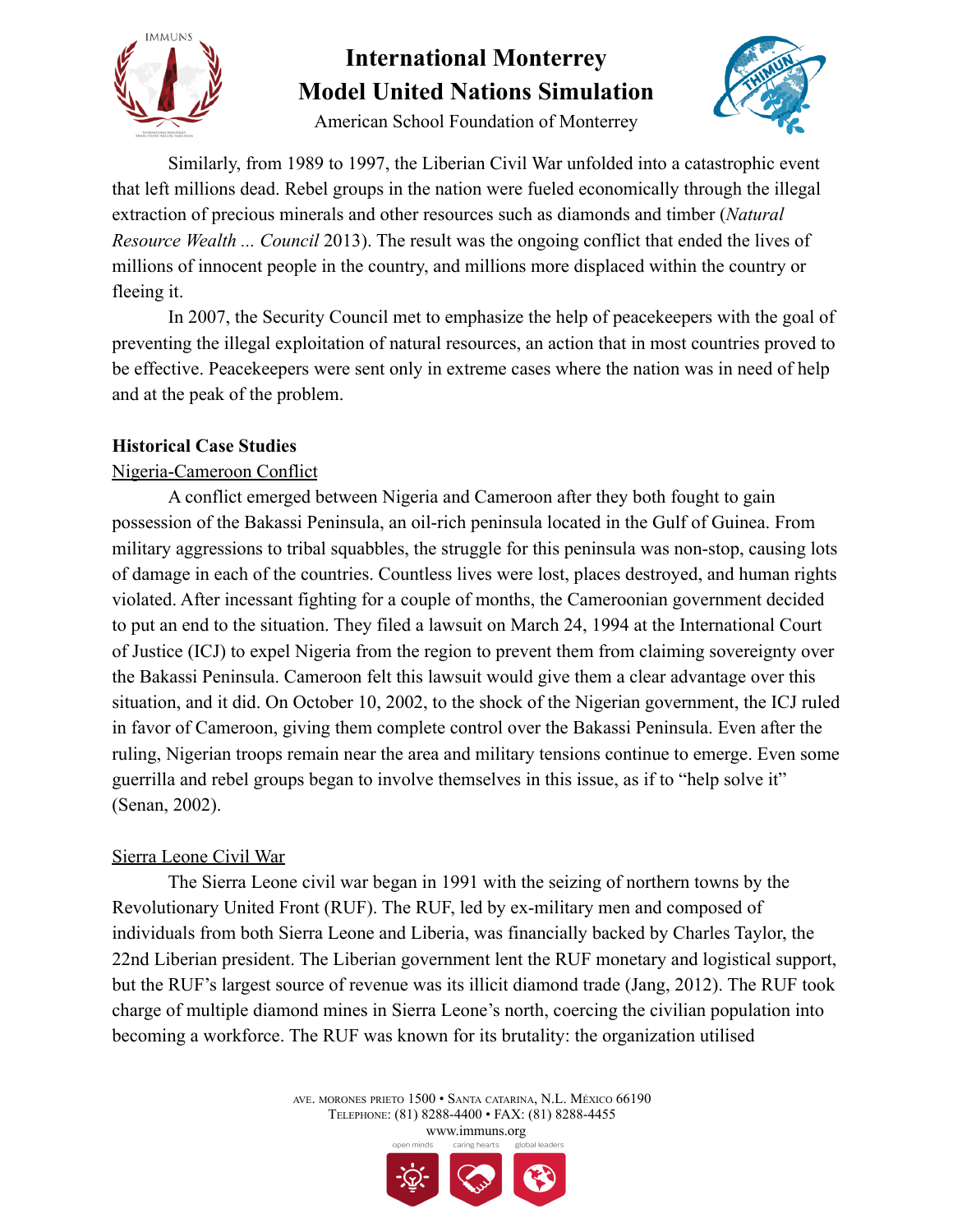



American School Foundation of Monterrey

mutilation, rape, and execution as a terror and control tactic against civilians. The organization also utilized child soldiers in what it called Small Boy Units and profited from child prostitution.

The war in Sierra Leone took the lives of more than 70,000 civilians, and displaced another 45,000; more than 20,000 civilians suffered mutilations during the RUF's diamond-digging operations (Johnson, 2002; Waterfield, 2010). Soon the conflict spilled into neighbouring Liberia, whose government had been involved in the RUF's rise, and Ivory Coast. In many cases, the illicit diamonds produced by the RUF were smuggled into Liberia where they found their way into the American and European markets (*Stop Blood Diamonds: ... Gems* n.d.). It is important to recognize that the Sierra Leone civil war was not caused by blood diamonds, rather it was being fuelled by them. The political and economic instability in the country, mixed with corruption and governmental abuse, lead to the formation of rebel groups such as the RUF, and these groups kept themselves alive and strong through the illicit diamond trade (Jang, 2012).

### Democratic Republic of the Congo (DRC)

Nine African countries and more than twenty armed groups fought the African Great War, the second deadliest war recorded in history after WWII. The Democratic Republic of the Congo had their second civil war lasting five years. The overlapping of both wars was a significant disadvantage to the DRC; while the government was focused on keeping their people safe and healthy, armed groups were illegally extracting rich minerals from mines to fuel their operations that jeopardized the people's safety. Once the government found out, they found no alternative than to close the mines to help ease this conflict. Thousands of people became unemployed, their reason for implementing the Mining Code in 2002. The DRC Mining Code consists of rules for trade, exploitation, sale, processing, and transportation of minerals throughout the country. Although it has been proven effective, there are changes and improvements that have been added to the Mining Code over the years (Bekoe & Parajon, 2007; *Conflict Minerals in ... Congo* 2015).

### **Past Union Actions**

The African Union's understanding of the situation in which African countries are in, has shown in efforts of finding a solution to put an end to illegal resource extraction. The Union has emphasized the importance of respecting each country's sovereignty when dealing with such issues. People that live in their respective countries have the right to benefit, both economically and socially, from the Petroleum industries—as is the case for East Timor and many African countries—or any other resource that a country holds in large quantities.

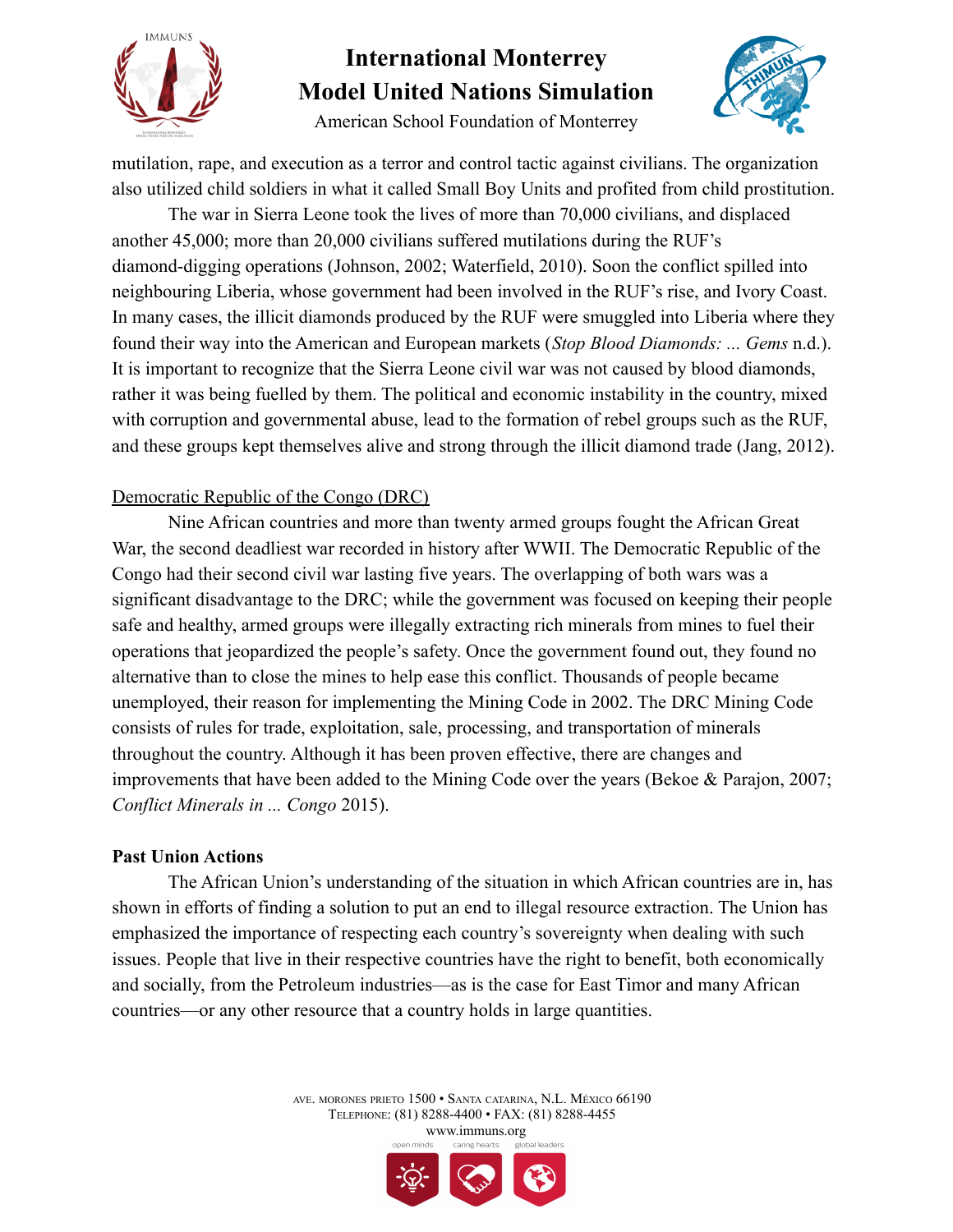

American School Foundation of Monterrey



In 2008, the African Union implemented the 'Mining Vision' strategy, which would aid States to develop sufficiently strong procedures and parameters of their extractive industries. The Mining Vision would not only protect states from the dangers that rebel groups pose, but it would also bring optimal and equitable exploitation of resources. Although not all African countries suffer from conflicts that originate from rebel groups extracting natural resources for their own benefit, the 'Mining Vision' strategy has at least ensured that people's lives are improved and that they are not being taken advantage of. The African Union has also supported financial transparency in these industries and the imports and exports that go with it. To further prove the Union's commitment towards this issue, sanctions would be given to those who traffic natural resources or who carry out business with armed groups (*Natural Resource Wealth ... Council* 2013).

### **IV. Key Players and Points of View** Liberia

The illegal extraction of diamonds and other precious materials in Liberia has had an enormous impact on the stability of the government due to the corruption and other related crimes. Liberia's President Ellen Johnson Sirleaf brought this problem to attention as she committed to tackle corruption and low transparency in the nation. Big overseas investors such as ExxonMobil and other companies have extracted resources and have used corrupt methods to get easy access to these abundant resources. Corruption is an issue that impacts many outcomes and solutions in the nation, and the use of these resources ignites new possibilities for government officials to perform these crimes. However, the issue in Liberia is not limited to corruption; militia groups and terrorist organizations are using illicit resources to support their groups economically. This wealth has fueled the Liberian civil wars and has given economic opportunities for terrorist groups to spread violence in the nation (*Stop Blood Diamonds: ... Gems* n.d.).

### The Democratic Republic of Congo

The Democratic Republic of Congo is one of Africa's most resource rich nations, yet it has not been able to properly profit from them due to the amount of conflict surrounding these minerals and oil. In the past, the DRC has had an issue with international firms illicitly and inhumanely exploiting its oil reserves, often making deals with armed groups in the region in the process. A greater concern is the country's mineral deposits in the east, which have been the subject of a brutal struggle for the past fifteen years. Militias, as well factions of the Congolese

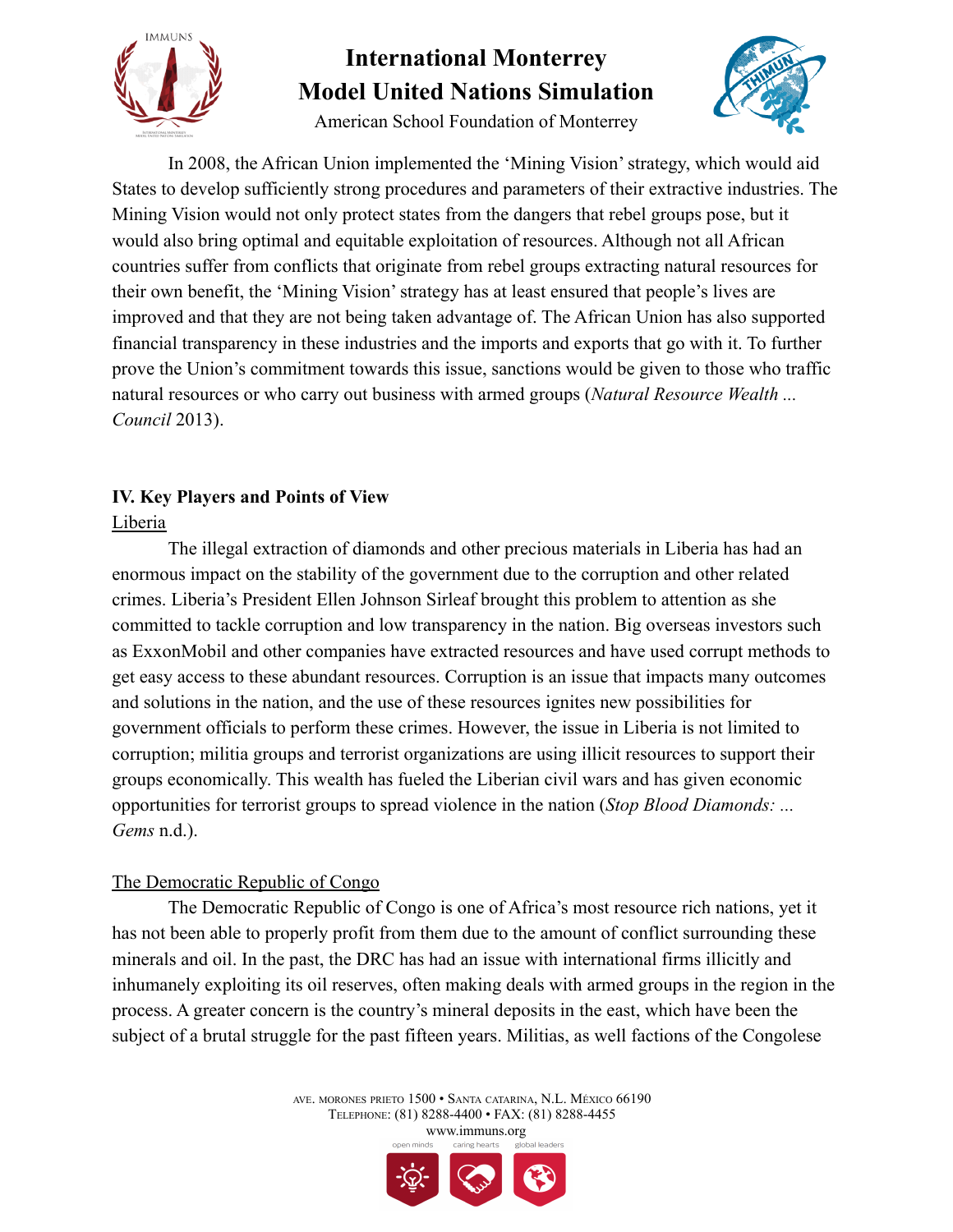

American School Foundation of Monterrey



national army, struggle for control of them, and although the minerals are not the cause of the conflict, they have helped prolong the violence. The conflict has displaced 2.7 million citizens of the North and South Kivu provinces. Part of the problem is that the international market has little way of knowing where these minerals are coming from. Oftentimes, the organizations performing the illicit mining go through a great process to ensure that the products are unable to be traced. Therefore, neither product consumers or producers are able to know if the metals used in their technological devices were illegally mined. For this reason, the DRC, along with Rwanda and multiple other African countries, has implemented a policy requiring exporting companies to provide due diligence. Due diligence is a supply-chain check to ensure that minerals being sent into the international market were mined by legal and controlled means and are not helping fund militias (*Conflict Minerals in ... Congo* 2015).

### **V. Possible Solutions**

The issue regarding the illegal extraction of natural resources requires a multi-faceted approach. The committee's resolution should consider the political, social and economic implications of this issue. One possible approach is the strengthening of resource tracking systems in order to help eliminate the illicit trafficking of them. The DRC, and 13 other African nations, have already implemented legislation that demands foreign companies to perform due diligence on exported products. The European Union (EU), as well as the Chinese Chamber of Commerce, have been trying to create effective systems to make this approach more systematic and universal.

During the G8 conference, Germany proposed the creation of a tracking system. The problem with this approach is that the corruption that plagues many of the countries involved will make this solution's implementation very difficult. For this reason, it is important that within the Union, countries are pressured into ridding their bureaucracies and militaries from corruption. Over the past few months, Nigeria has implemented a system to reduce and try to eliminate corruption in their governmental bureaucracy, which in turn decreases the amount of dirty work leading to this problem. A possible solution is to try and use the technique that proved successful to Nigeria and implement it in other nations and their natural resource markets.

Another possible solution to try and solve this issue is to stress the importance of permanent sovereignty. Countries with high resource availability—like Sierra Leone and Liberia —are being exploited by rebel groups from other countries due to the fact that they hold a great amount of oil and petroleum. Countries deserve to keep their own resources and should not have to worry about foreign rebel groups coming in and extorting their way out of this situation to

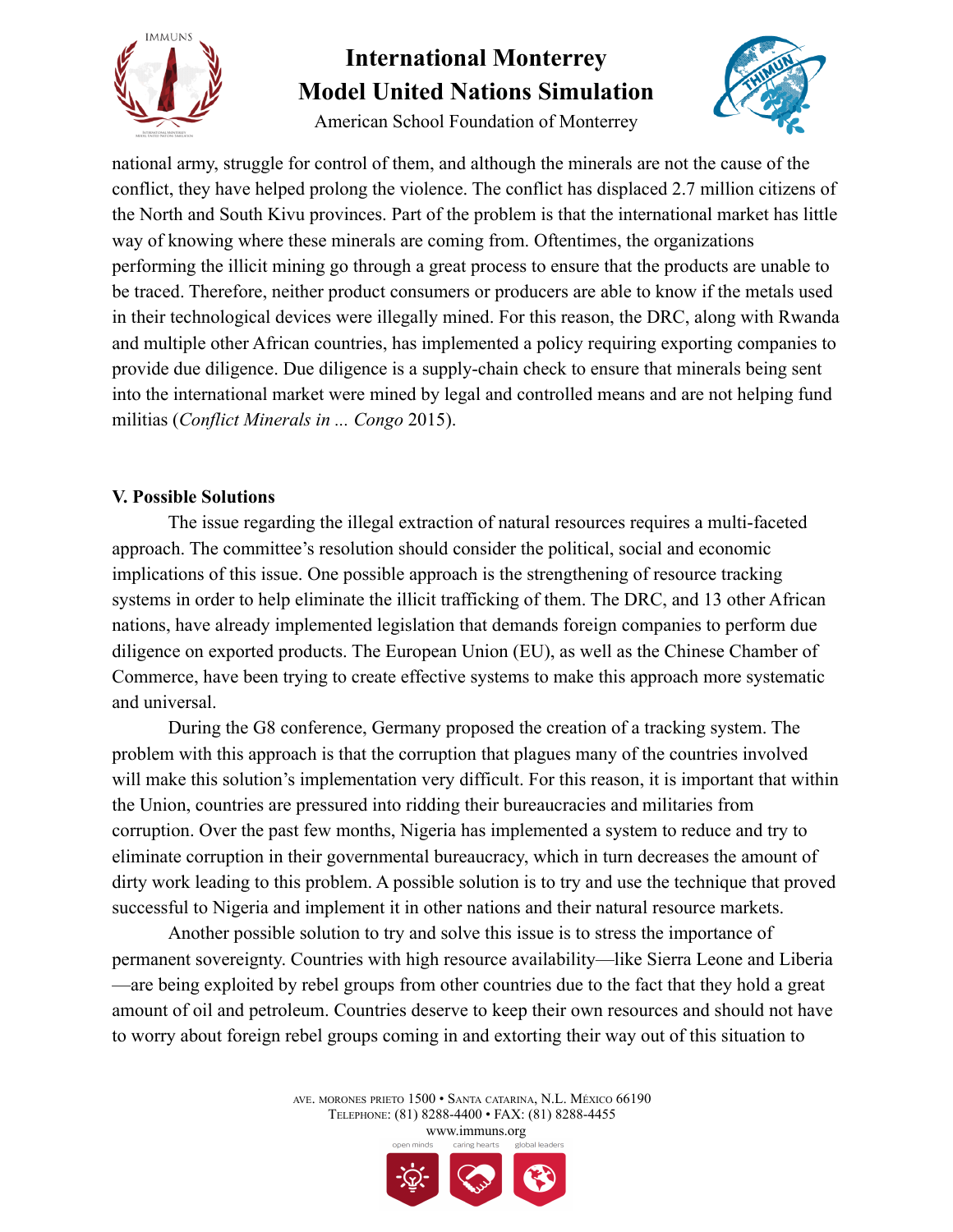



American School Foundation of Monterrey

gain an edge. Not only should countries respect each other's sovereignty, but the wealth and value that comes with the natural resources should be evenly distributed among the citizens of that specific country.

Another solution regarding this issue is achieved with the help from NGOs from around the world that are currently working in war-struck nations and with refugees that have been deprived of their food and wealth. NGOs are a powerful tool to reach individuals and implement resolutions to tackle poverty, which is one of the major causes of these illicit activities. NGOs can also help implement these national standards of resource management agreed upon by the committee in various parts of African territory. These organizations can also help the local government officials by protecting natural parks and World Heritage Sites. NGOs can also be extremely helpful in diminishing the amount of trade and killing of endangered animals for the sole purpose of obtaining and selling minerals.

A solution imposed by Peru and Ecuador a few years back: creating boundaries and 'eco-parks' to try to disable terrorist groups and organizations from gaining resources from resource-rich places in the nation, proved extremely effective in reducing this problem. Designating a specific area as a 'peace park' could tackle fighting and violence between governmental forces and militia groups and at the same time reduce the growing amount of tensions between nations. Creating these 'peace parks' could open the path to negotiations between nations and together solve this alarming issue.

### **VI. Current Status**

Currnelty, the DRC has struggled over the last few years with the issue of the illicit exploitation of their natural resources that fuel the terrorist organizations and other militia groups. Recently, experts from MONUSCO and UNEP have discovered the enormity and the extreme extent of this problem inside the nation. The UN believes that the market for illegal natural resource exploitation is one of over \$1.25 billion dollars (Nellemann et al., 2016). Ninety-eight percent of this market unfortunately fuels militia groups and other terrorist organizations. Ties between terrorists and high-rank politicians have been evident these last few years.

Meanwhile, operating within the borders of Sudan and the DRC, the Lord's Resistance Army (LRA) are gaining millions in cash to sponsor their group by exploiting and trading natural resources. However, these natural resources are not limited to oil and minerals—ivory and tusks are also a prime victim of illegal trade and illicit activity because of their extreme monetary value and the ease of extraction. The issue of ivory trade in Sudan has risen exponentially and

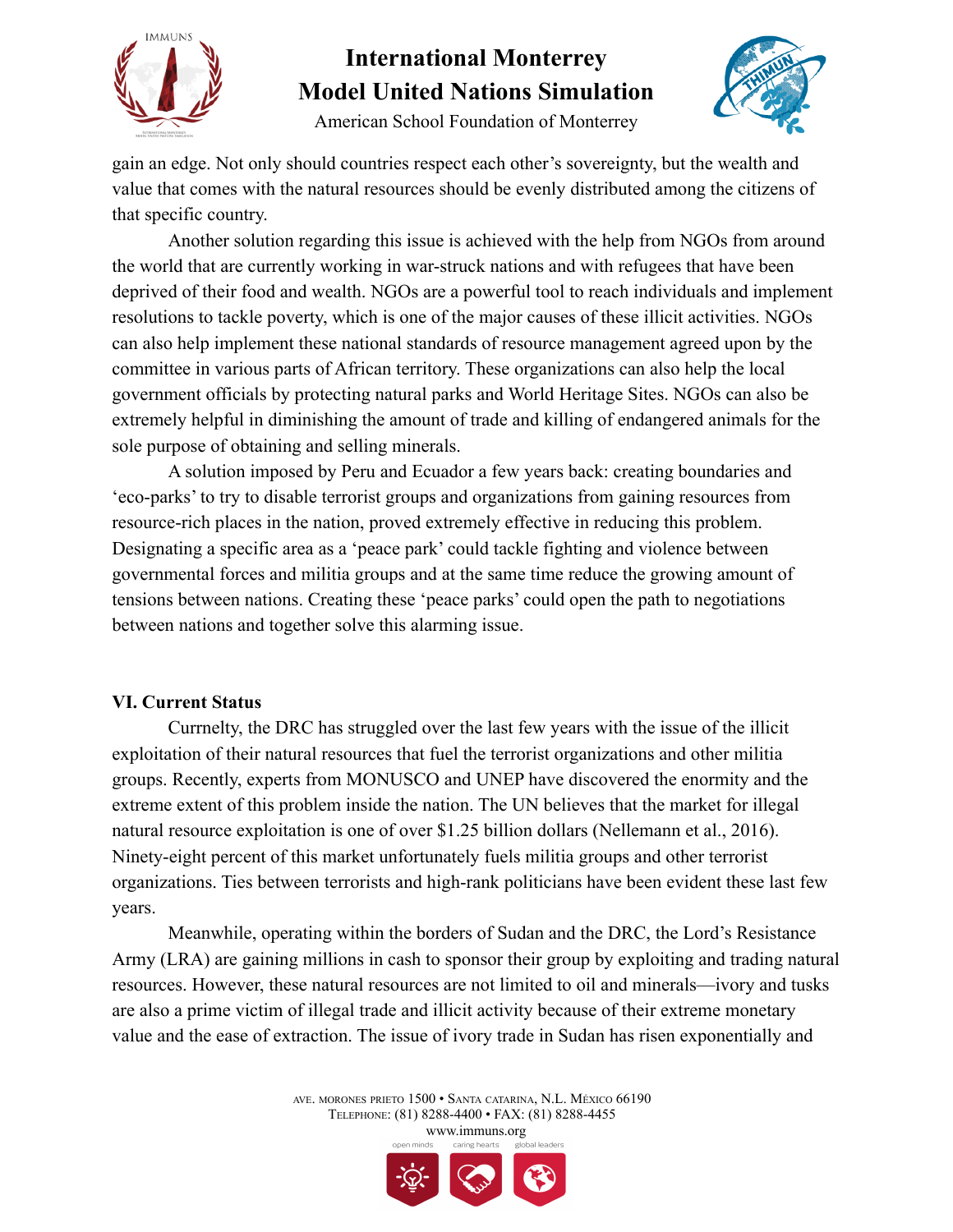

American School Foundation of Monterrey



has given way to a multitude of problems of the danger of extinction to these animals. The lack of involvement and corruption within the Sudanese government has given opportunity to militia groups to effortlessly extract these natural resources from such places, creating violence and destroying natural and world heritage sites in the way.

Recently, violence in Sudan arising from this issue has completely destroyed relationships between individuals, communities, and governments. An assessment conducted by UNEP experts concluded that Sudan has an extremely dysfunctional and weak governmental structure to protect these endangered species and resources that only give wealth and capital to militia groups spreading terrorism and sparking violence throughout the nation (*Sudan: Post-Conflict ... Assessment* 2007). In Sudan there are five main types of natural resources that are directly connected to illicit activities done by different groups: oil, gas, hartwood timer, rain-fed agricultural land, and endangered animal resource extraction. While many of these concerns are local and small-scale, some of the issues regarding oil and gas can be monumental, leading to large-scale violent acts that take thousands of lives each year.

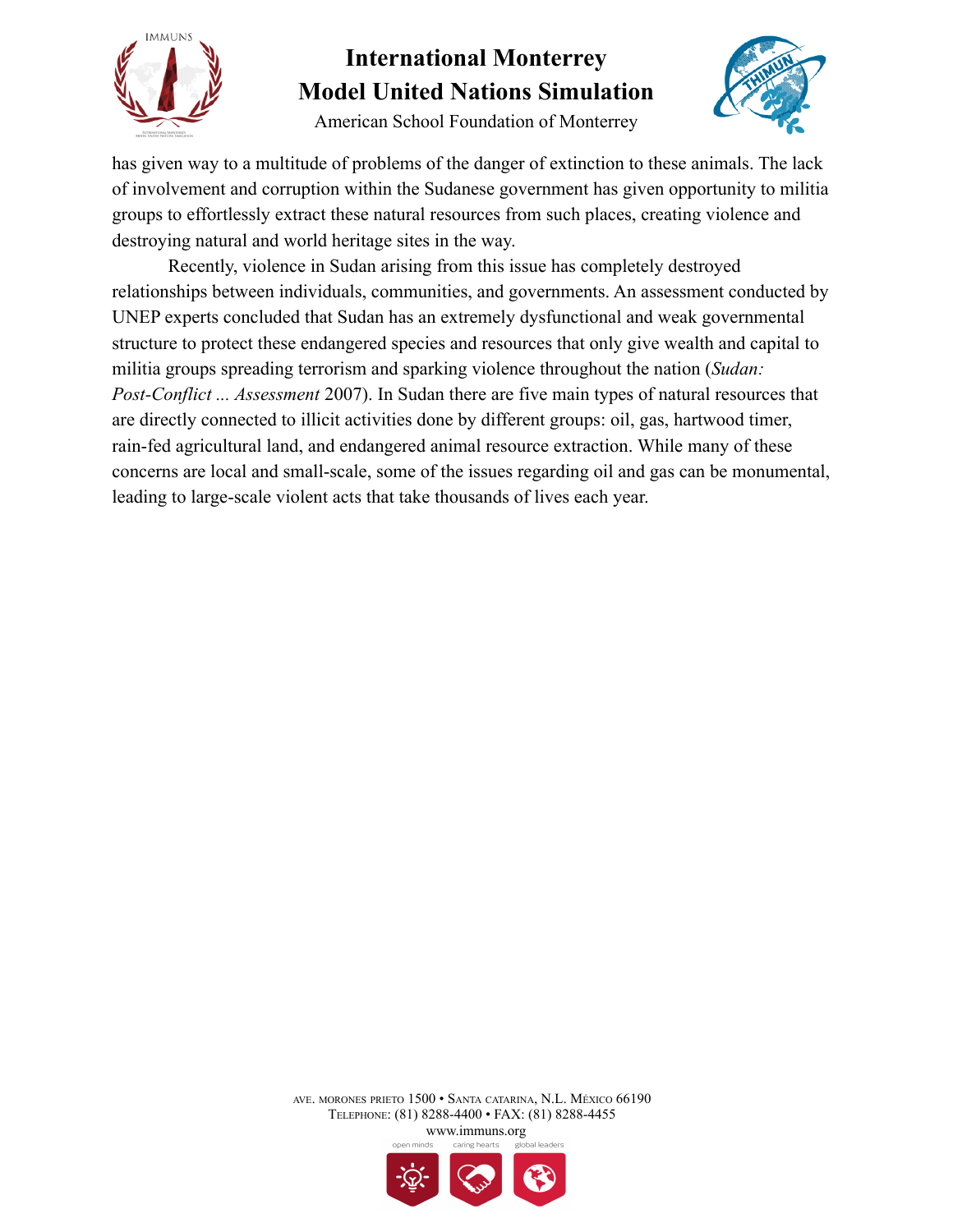



American School Foundation of Monterrey

### **VII. Bibliography**

- Bekoe, D., & Parajon, C. (2007, July 1). *Developing and Managing Congo's Natural Resources*. United States Institute of Peace. [https://www.usip.org/publications/2007/07/developing](https://www.usip.org/publications/2007/07/developing-and-managing-congos-natural-resources)[and-managing-congos-natural-resources](https://www.usip.org/publications/2007/07/developing-and-managing-congos-natural-resources).
- Downey, L., Bonds, E., & Clark, K. (2010). Natural resource extraction, armed violence, and environmental degradation. *Organization & Environment, 23*(4), 417-445. [https://doi.org/](https://doi.org/10.1177/1086026610385903) [10.1177/1086026610385903.](https://doi.org/10.1177/1086026610385903)
- Giambrone, A. (2009). *The Extraction of Natural Resources as a Source of Conflict*. PBworks. [http://londonregionreel.pbworks.com/f/The+Extraction+of+Natural+Resources+as+a+So](http://londonregionreel.pbworks.com/f/The+Extraction+of+Natural+Resources+as+a+Source+of+Conflict.pdf) [urce+of+Conflict.pdf.](http://londonregionreel.pbworks.com/f/The+Extraction+of+Natural+Resources+as+a+Source+of+Conflict.pdf)
- Global Witness. (2015, March 2). *Conflict Minerals in Eastern Congo*. Global Witness. [https://](https://www.globalwitness.org/en/campaigns/conflict-minerals/conflict-minerals-eastern-congo/) [www.globalwitness.org/en/campaigns/conflict-minerals/conflict-minerals-eastern-congo/.](http://www.globalwitness.org/en/campaigns/conflict-minerals/conflict-minerals-eastern-congo/)
- Jang, Y. (2012, October 25). *The Causes of the Sierra Leone Civil War*. E-International Relations. [https://www.e-ir.info/2012/10/25/the-causes-of-the-sierra-leone-civil-war](https://www.e-ir.info/2012/10/25/the-causes-of-the-sierra-leone-civil-war-underlying-grievances-and-the-role-of-the-revolutionary-united-front/)[underlying-grievances-and-the-role-of-the-revolutionary-united-front/.](https://www.e-ir.info/2012/10/25/the-causes-of-the-sierra-leone-civil-war-underlying-grievances-and-the-role-of-the-revolutionary-united-front/)
- Johnson, E. (2002, December 6). *Blood Diamonds: The Conflict in Sierra Leone*. Stanford University. <http://web.stanford.edu/class/e297a/Conflict%20in%20Sierra%20Leone.htm>.
- Nellemann, C., Henriksen, R., Kreilhuber, A., Stewart, D., Kotsovou, M., Raxter, P., Mrema, E., and Barrat, S. (2016). *The Rise of Environmental Crime*. United Nations Environment Programme. https://wedocs.unep.org/bitstream/handle/20.500.11822/7662/-The rise of environmental crime A growing threat to natural resources peace%2C developmen t and security-2016environmental crimes.pdf.pdf?sequence=3&isAllowed=y.